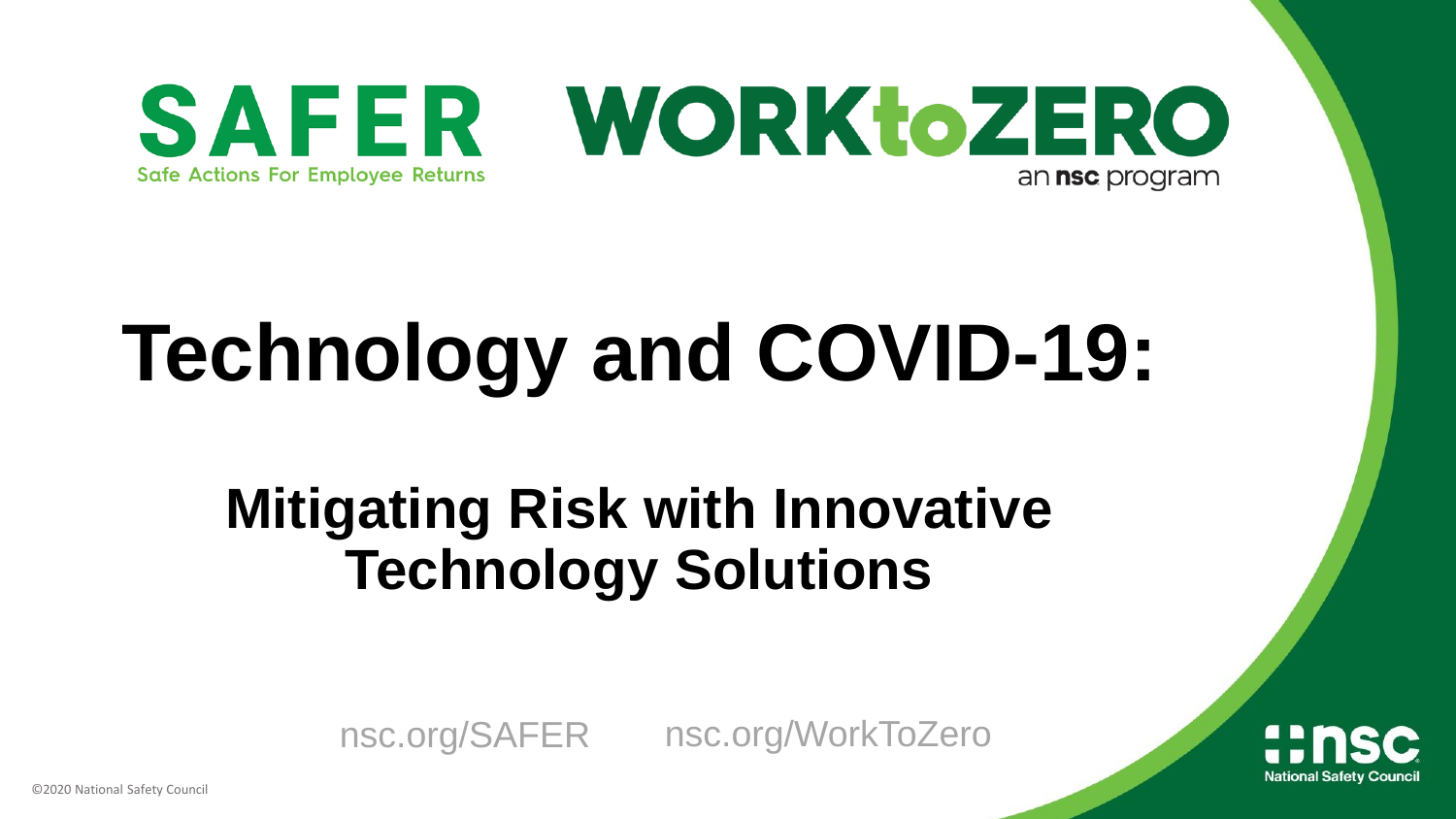### **Thank You to Our** *SAFER* **Sponsors**

**NSC is grateful to the following lead sponsors for their generous support of the** *SAFER* **effort:**





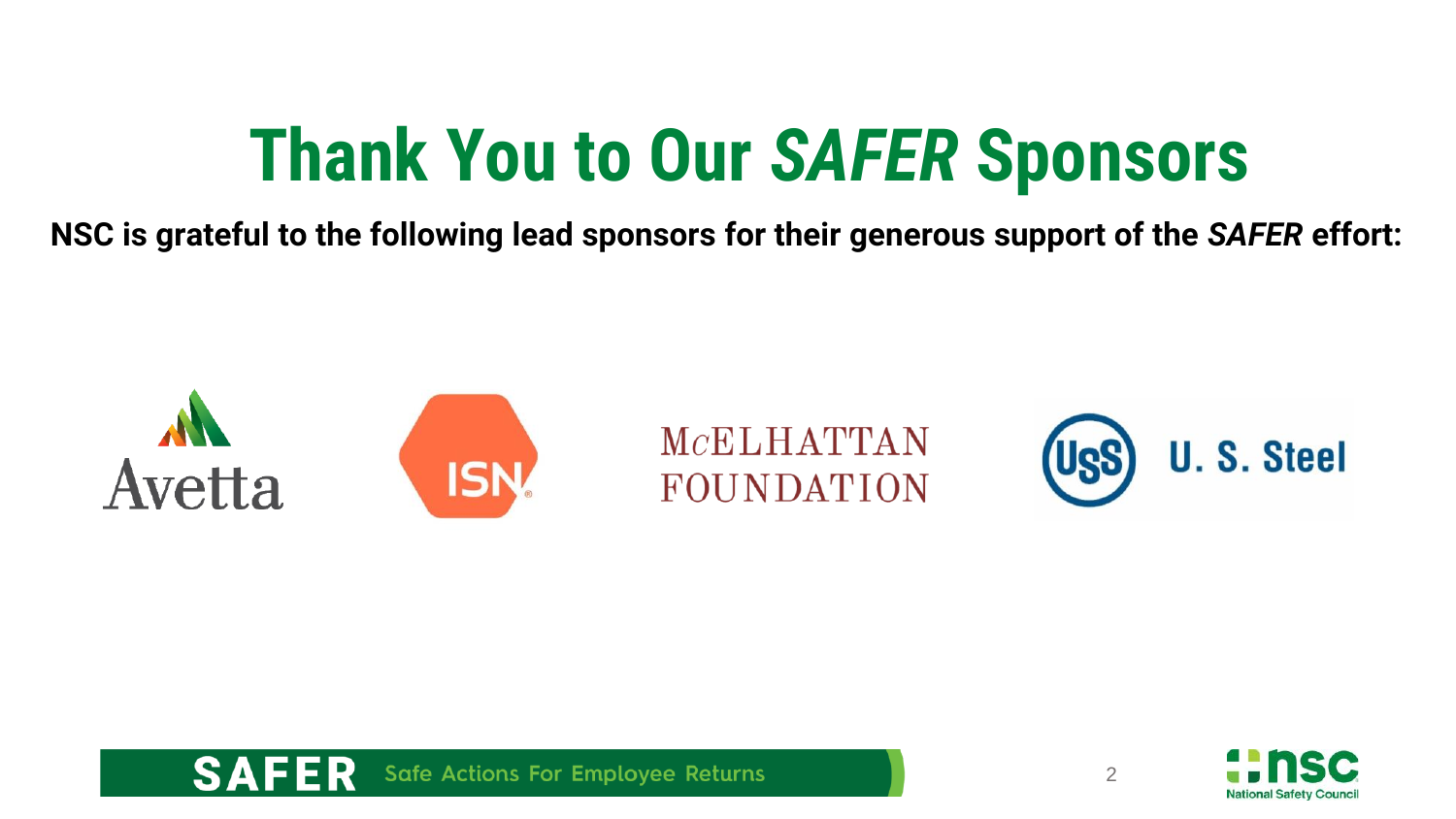## **COVID-19 and Technology Webinar Series**



#### **Mitigating Risk with Technology** Aug. 20



**Technology for Testing and Contact Tracing** Sept. 10



**Technology for Public Transportation** Aug. 27



**Digital health/telemedicine** Sept. 17



**Technology for Physical Distancing** Sept. 3



**Long Term Response to COVID-19** Sept. 24



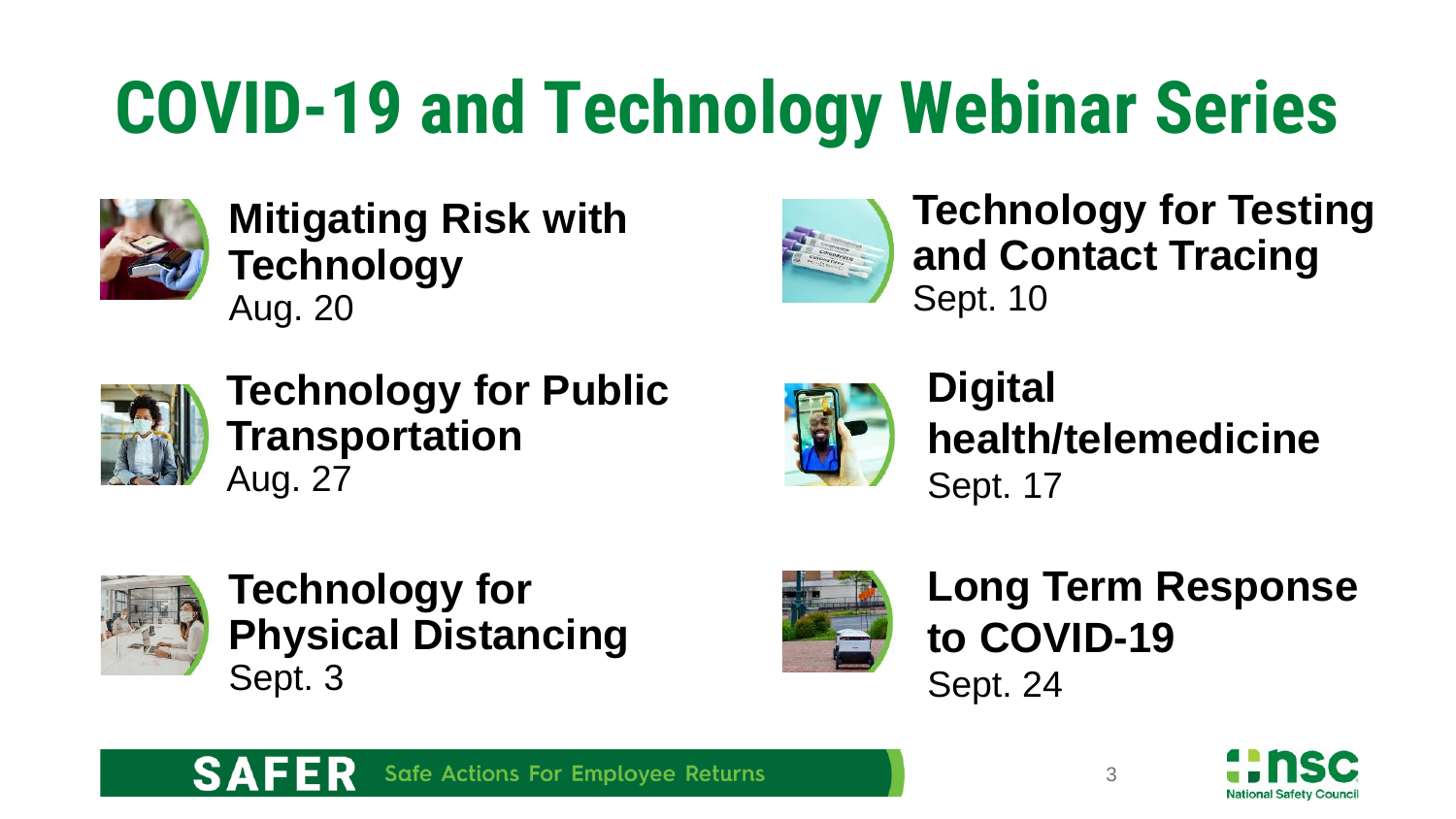## **Guest Speakers**



**Lorraine Martin** President and CEO National Safety Council



**Gary Shapiro** President and CEO Consumer Technology Association

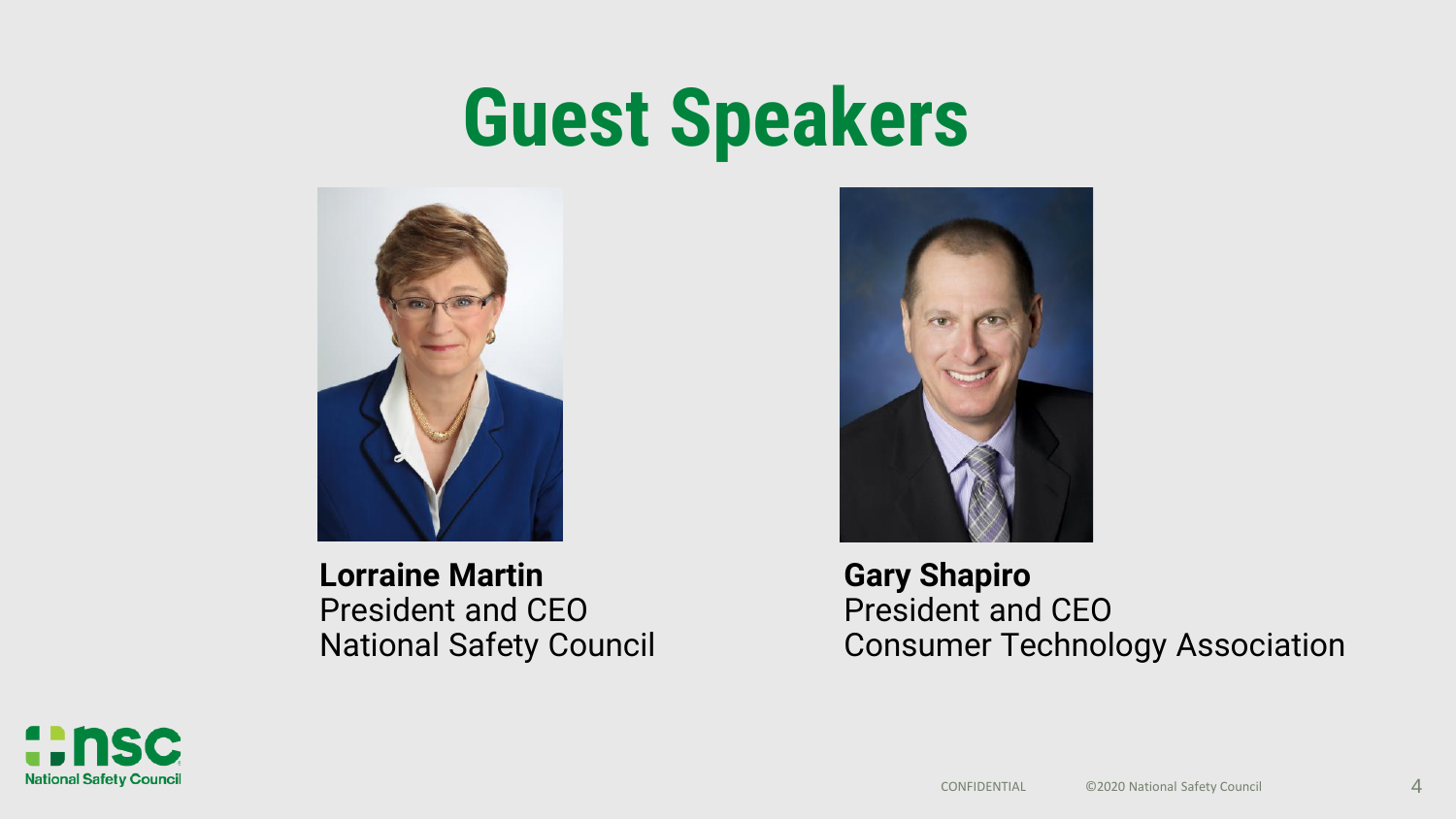# **Discussion**

**SAFER** Safe Actions For Emplovee Returns

nsc

**National Safety Council** 



*Technology and COVID-19: Mitigating Risk with Innovative Technology Solutions*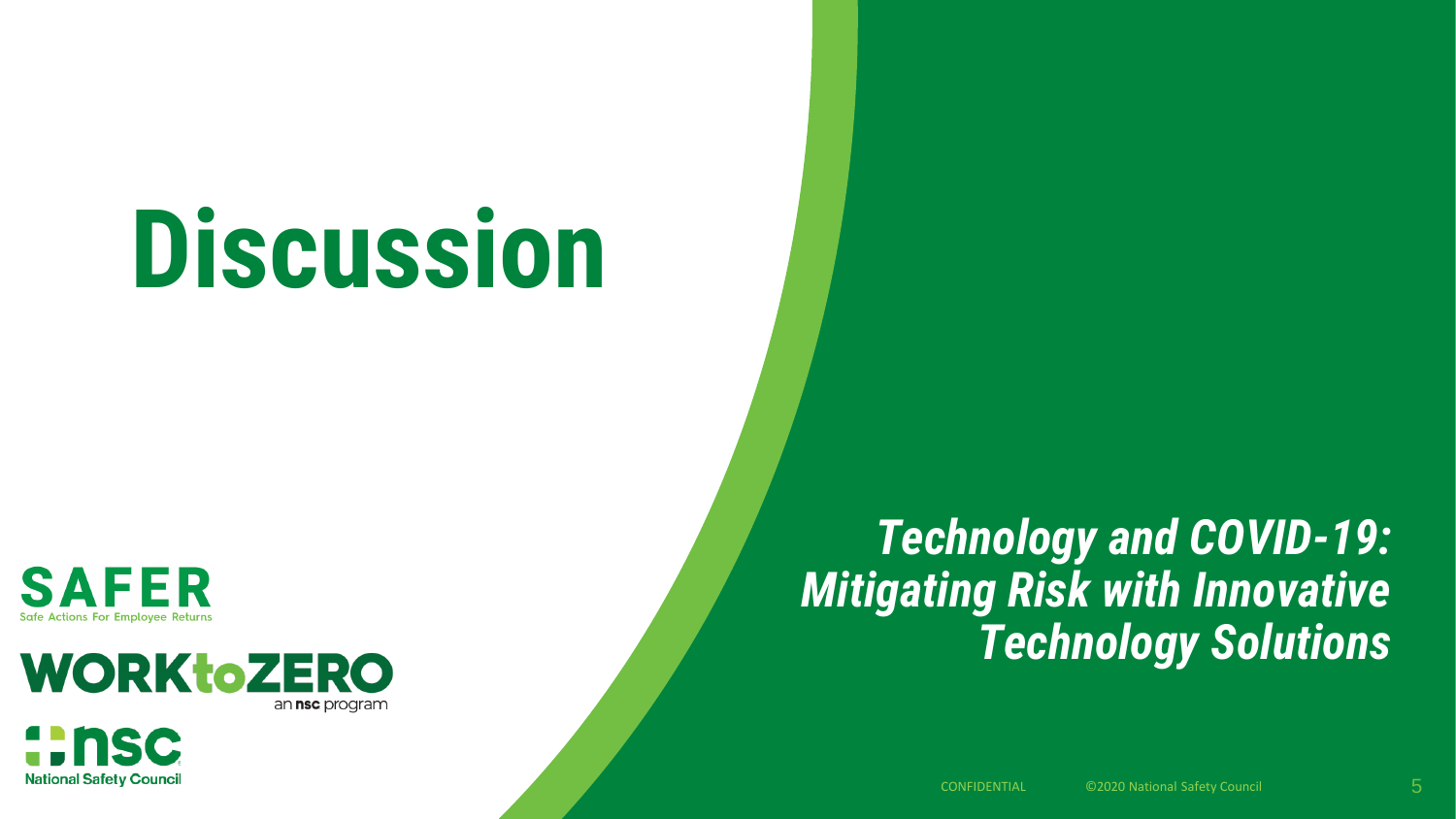#### **What are the biggest risks employers are facing and what are the go-to technology solutions to keep workers safe?**

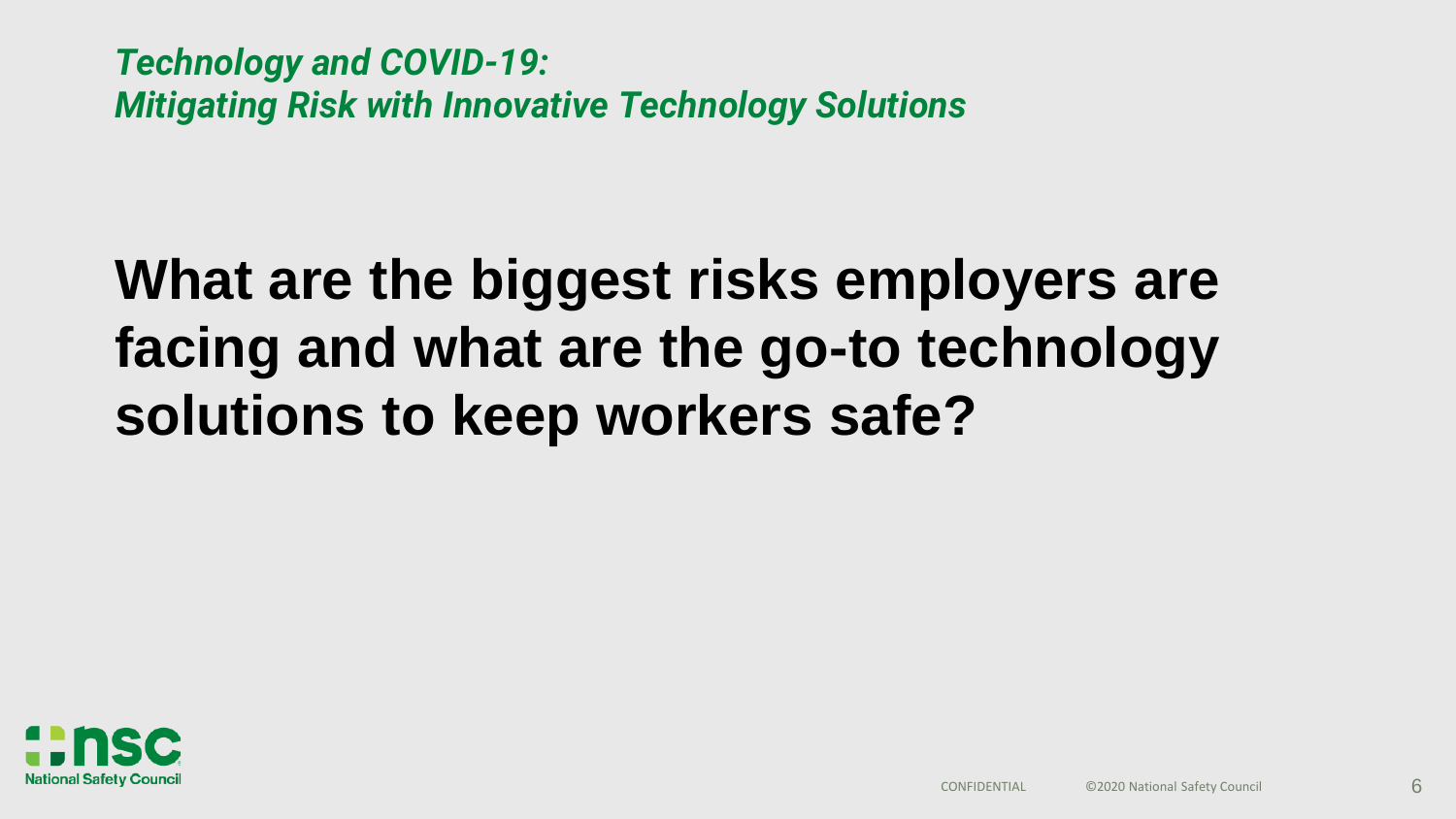

**National Safety Council** 



#### *Technology and COVID-19: Mitigating Risk with Innovative Technology Solutions*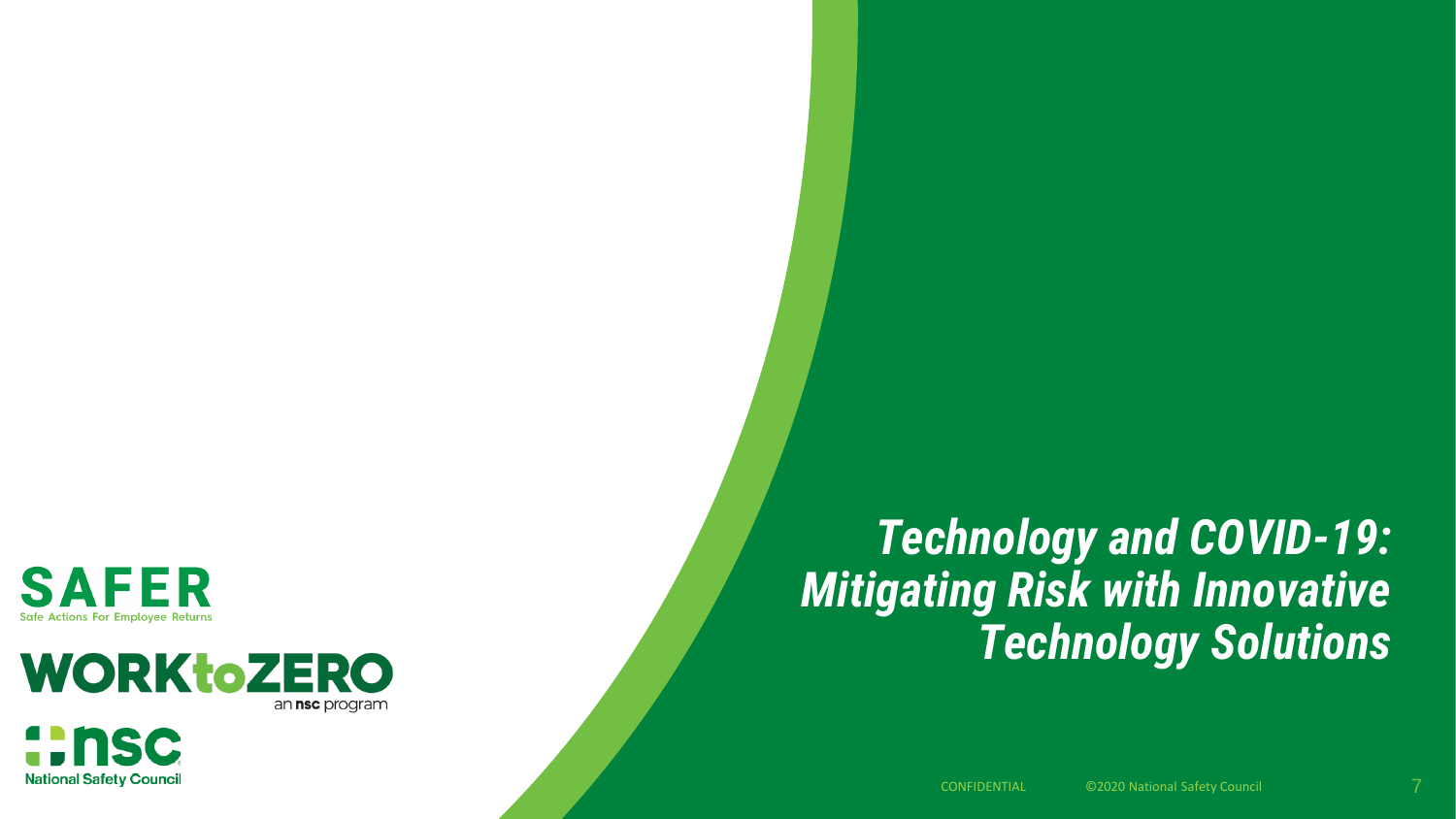#### **What has been the technology industry's response to COVID-19?**





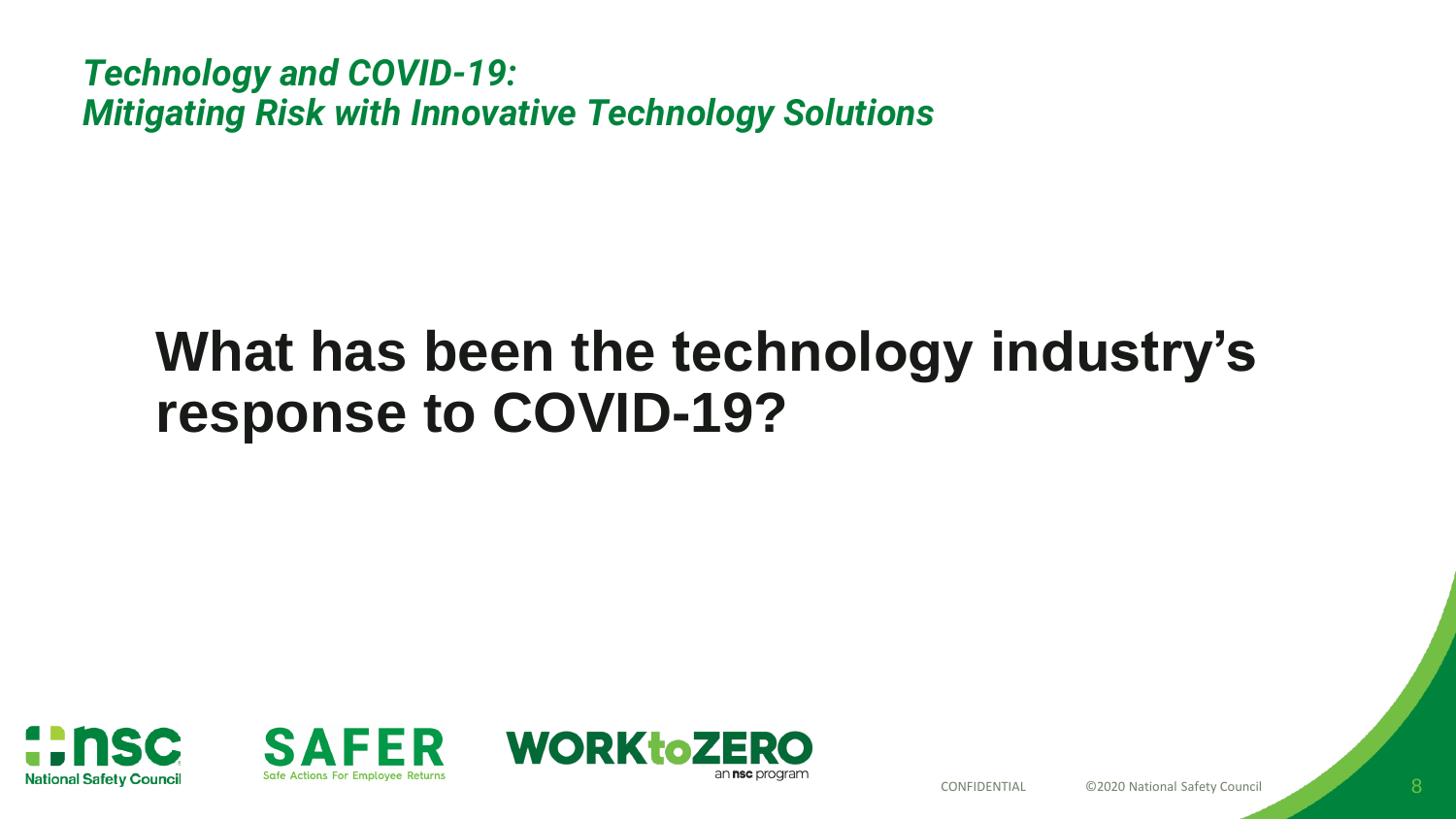

**National Safety Council** 



#### *Technology and COVID-19: Mitigating Risk with Innovative Technology Solutions*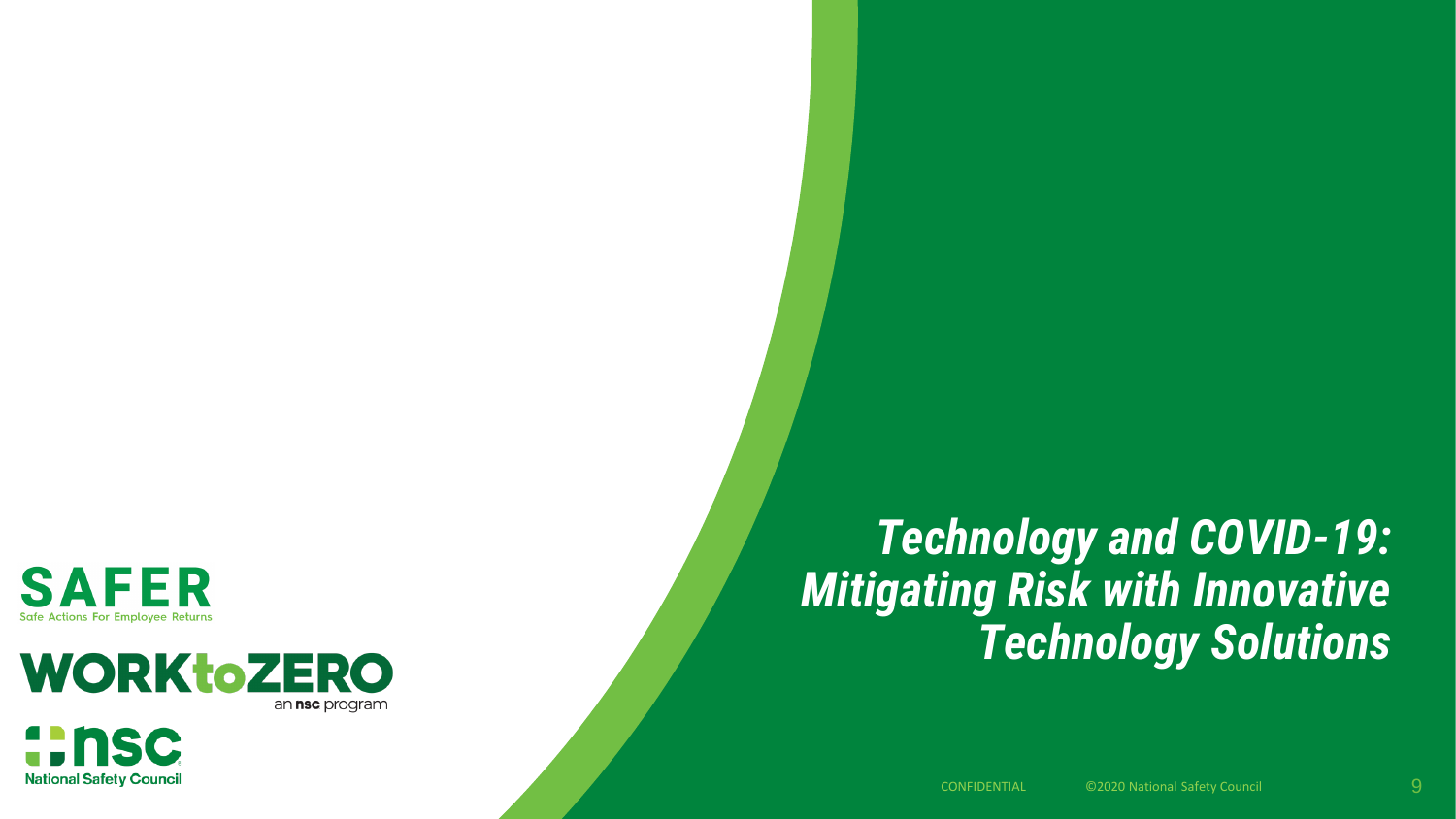**How has COVID-19 affected technology use within your memberships and what does the future look like as a result?** 





*Technology and COVID-19: Mitigating Risk with Innovative Technology Solutions*

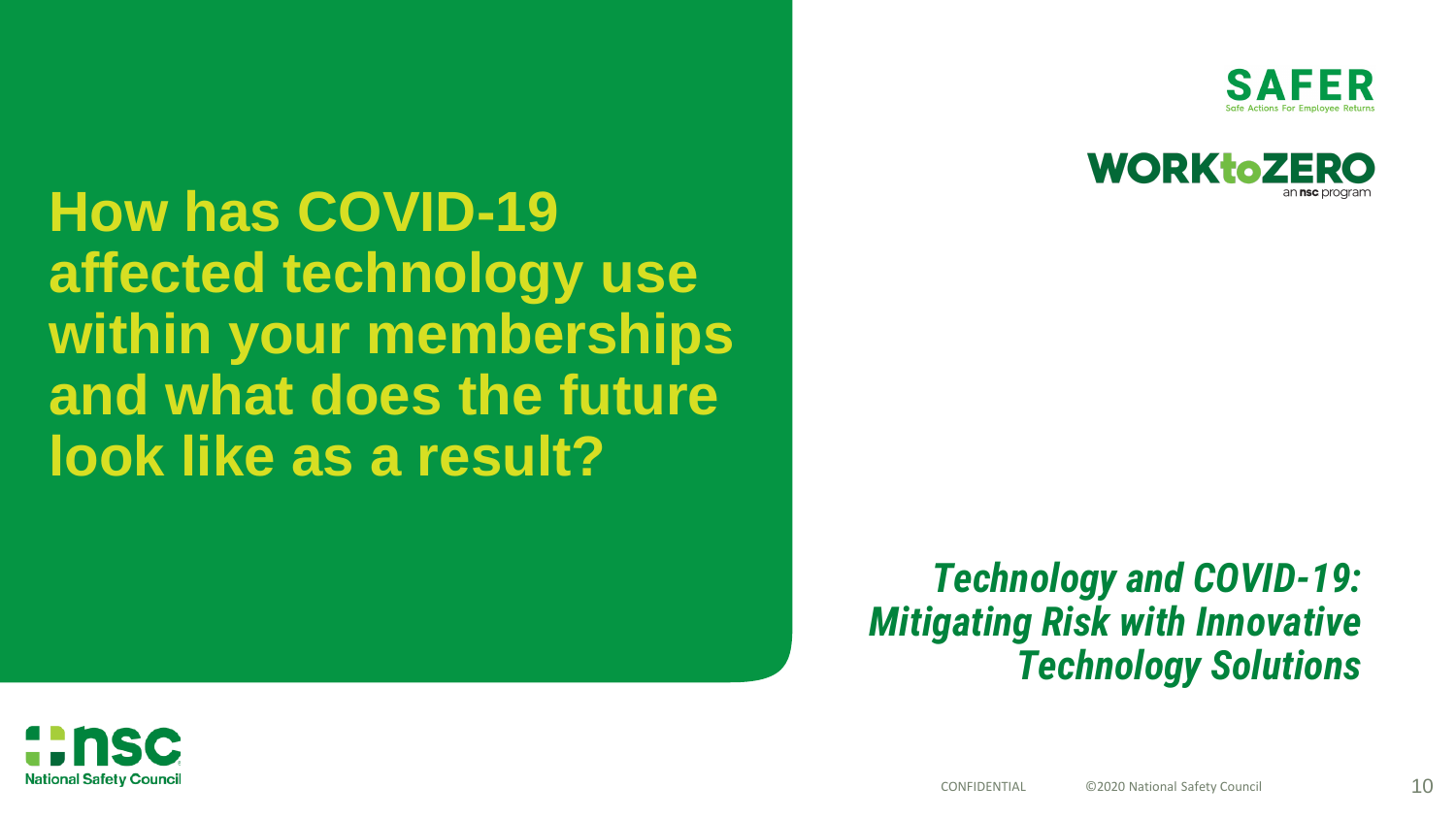

**National Safety Council** 



#### *Technology and COVID-19: Mitigating Risk with Innovative Technology Solutions*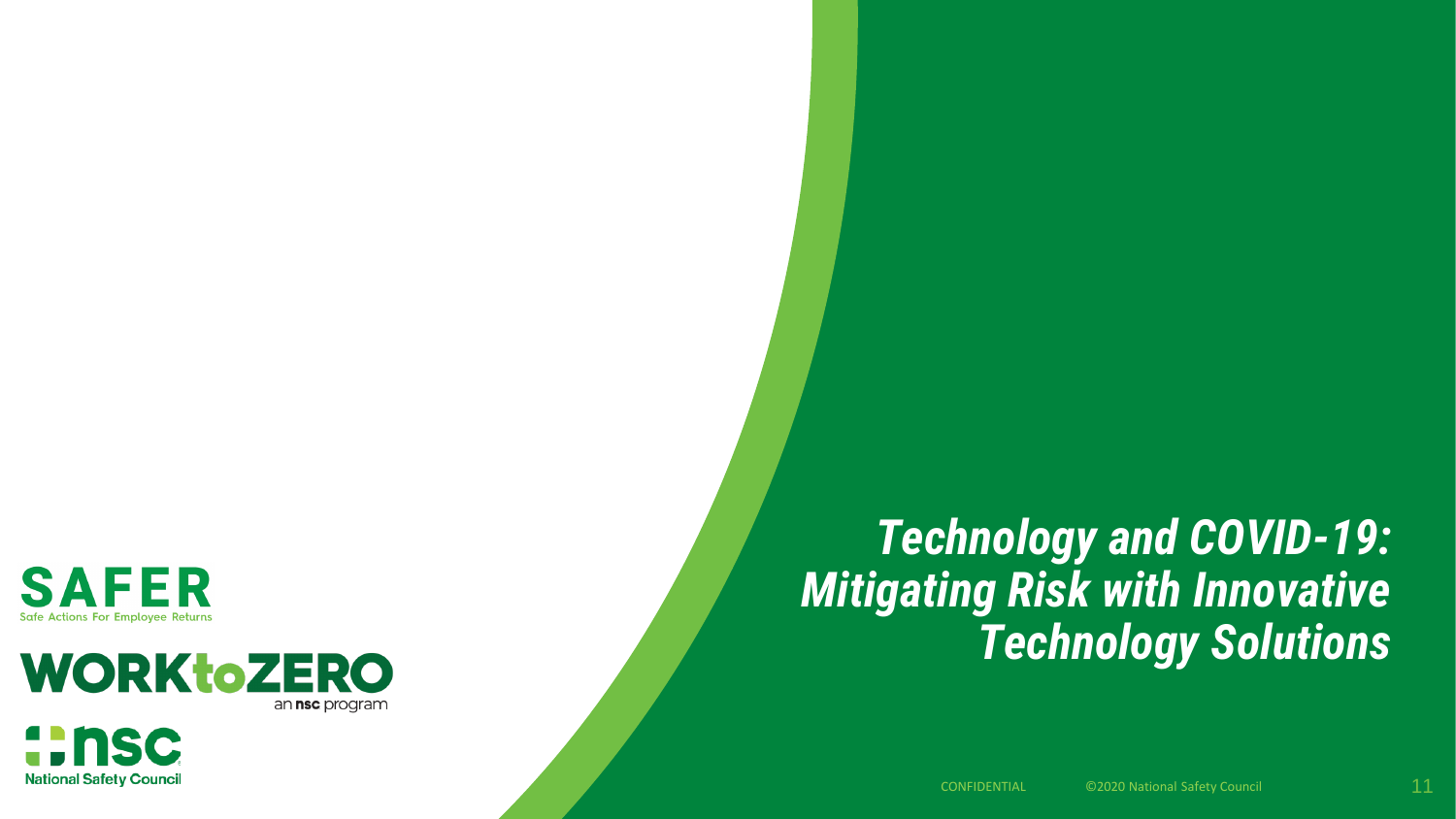**Besides increasing the health and safety of the workforce, is there a business case for adopting technology and technology programs?**





12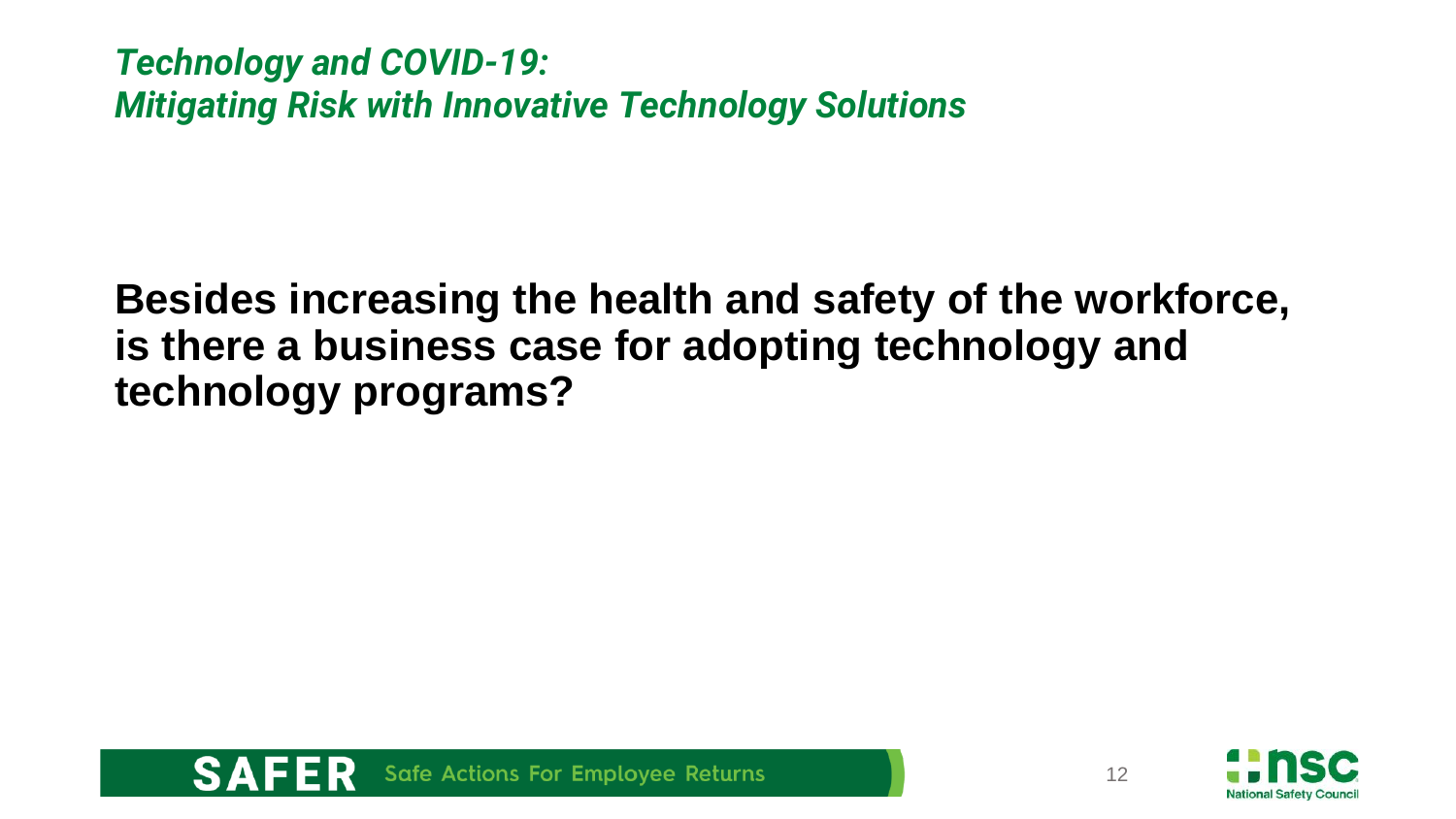

**National Safety Council** 



#### *Technology and COVID-19: Mitigating Risk with Innovative Technology Solutions*

CONFIDENTIAL CO2020 National Safety Council 2004 2012 13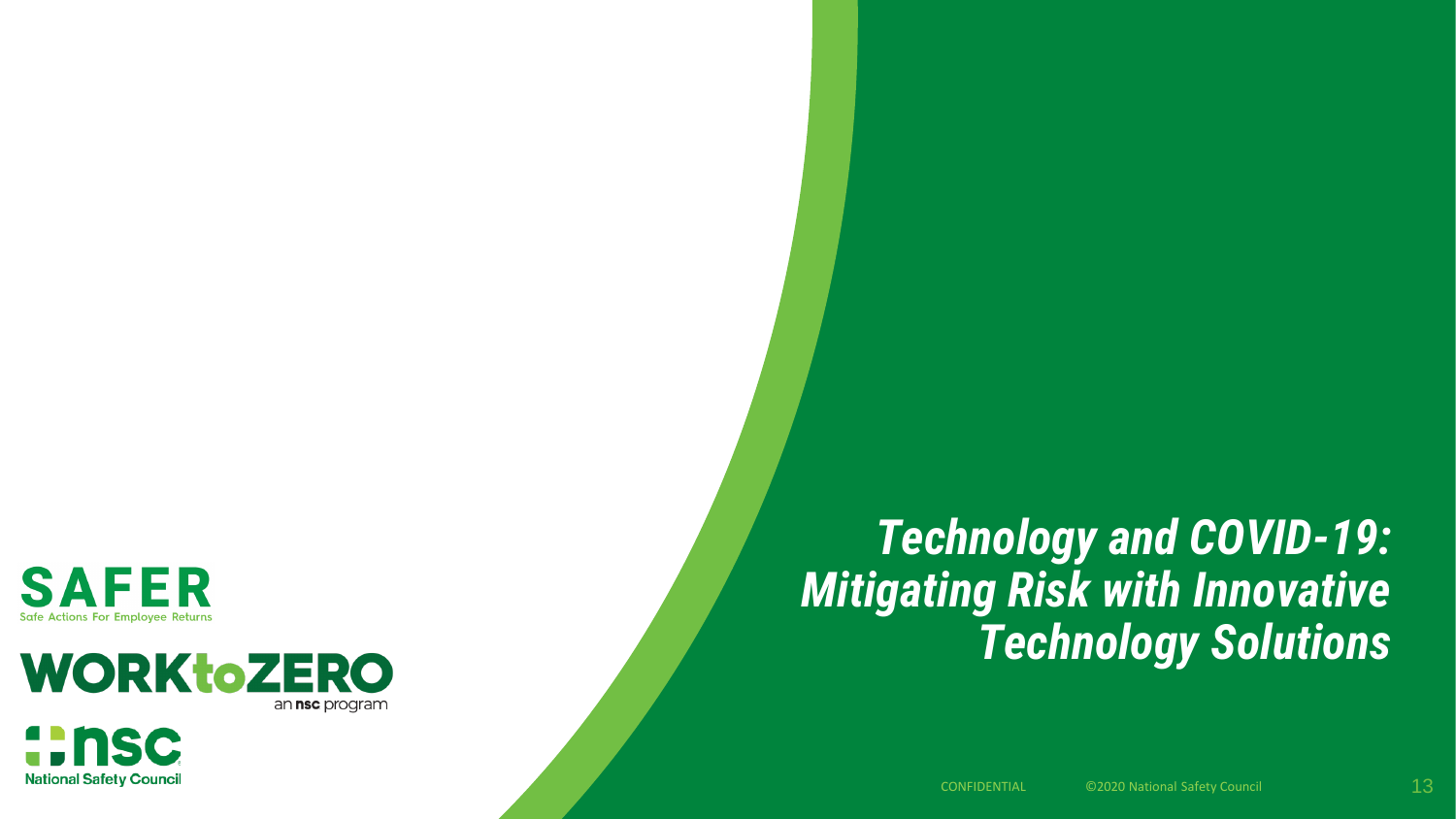**NSC and CTA have large, well-attended conferences to provide education, networking, and opportunities to browse what's available on the market in their Expos.** 

**How are your organizations responding?** 

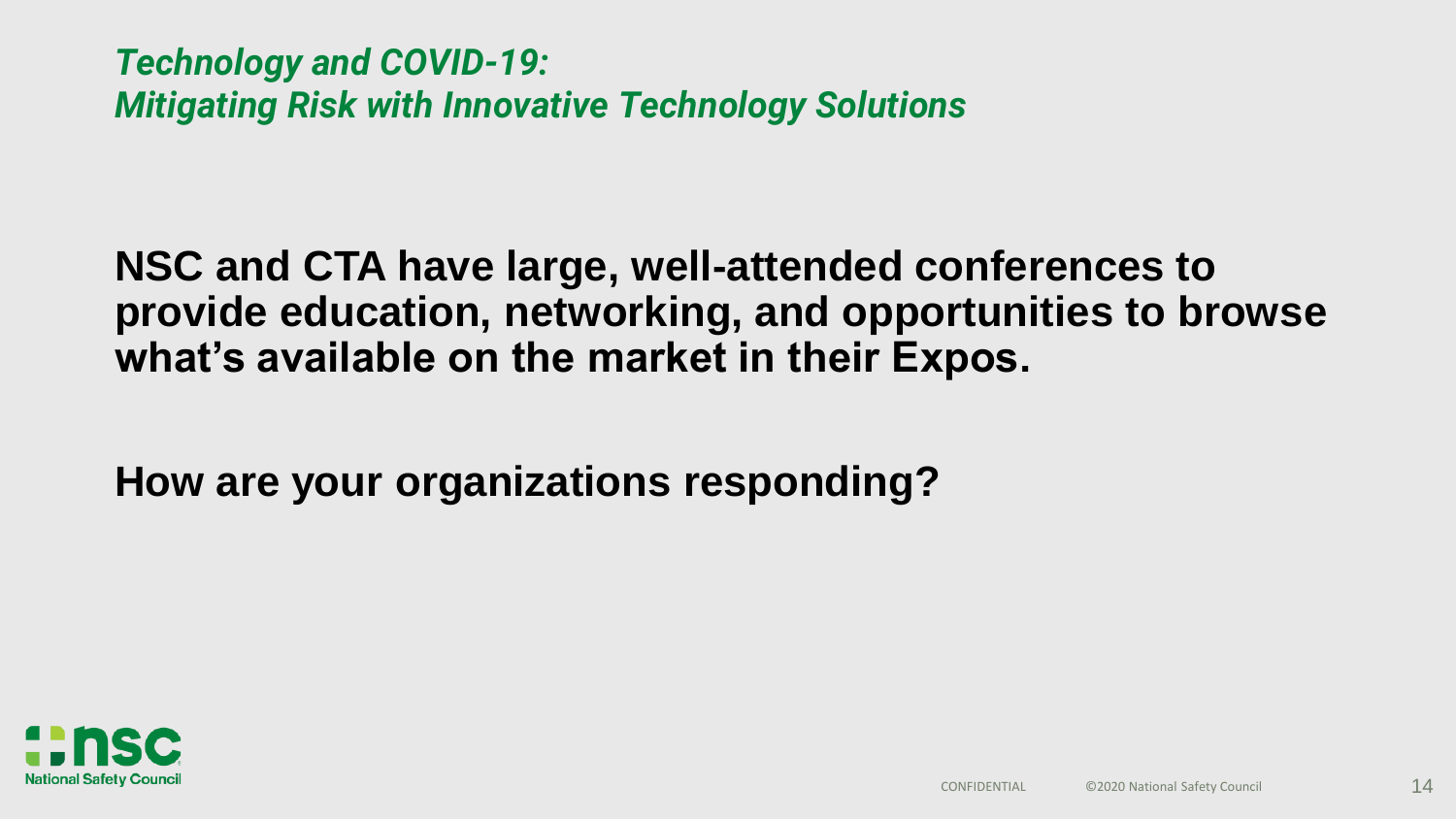

**National Safety Council** 



#### *Technology and COVID-19: Mitigating Risk with Innovative Technology Solutions*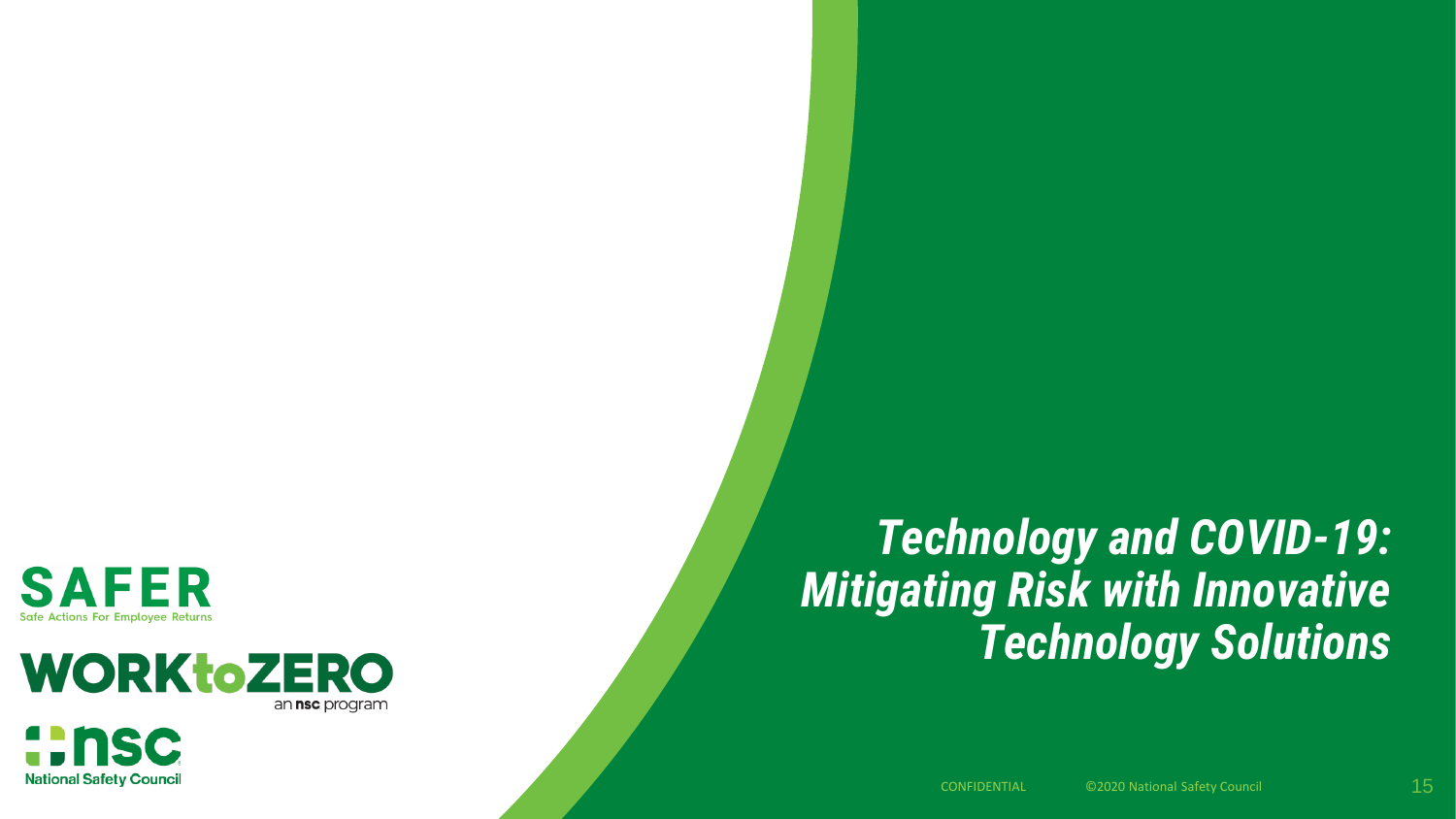SAF



**title styles in the style struck of the struck struck What message do you want to send your members about the importance of technology use now and into the future?**

*Technology and COVID-19: Mitigating Risk with Innovative Technology Solutions*

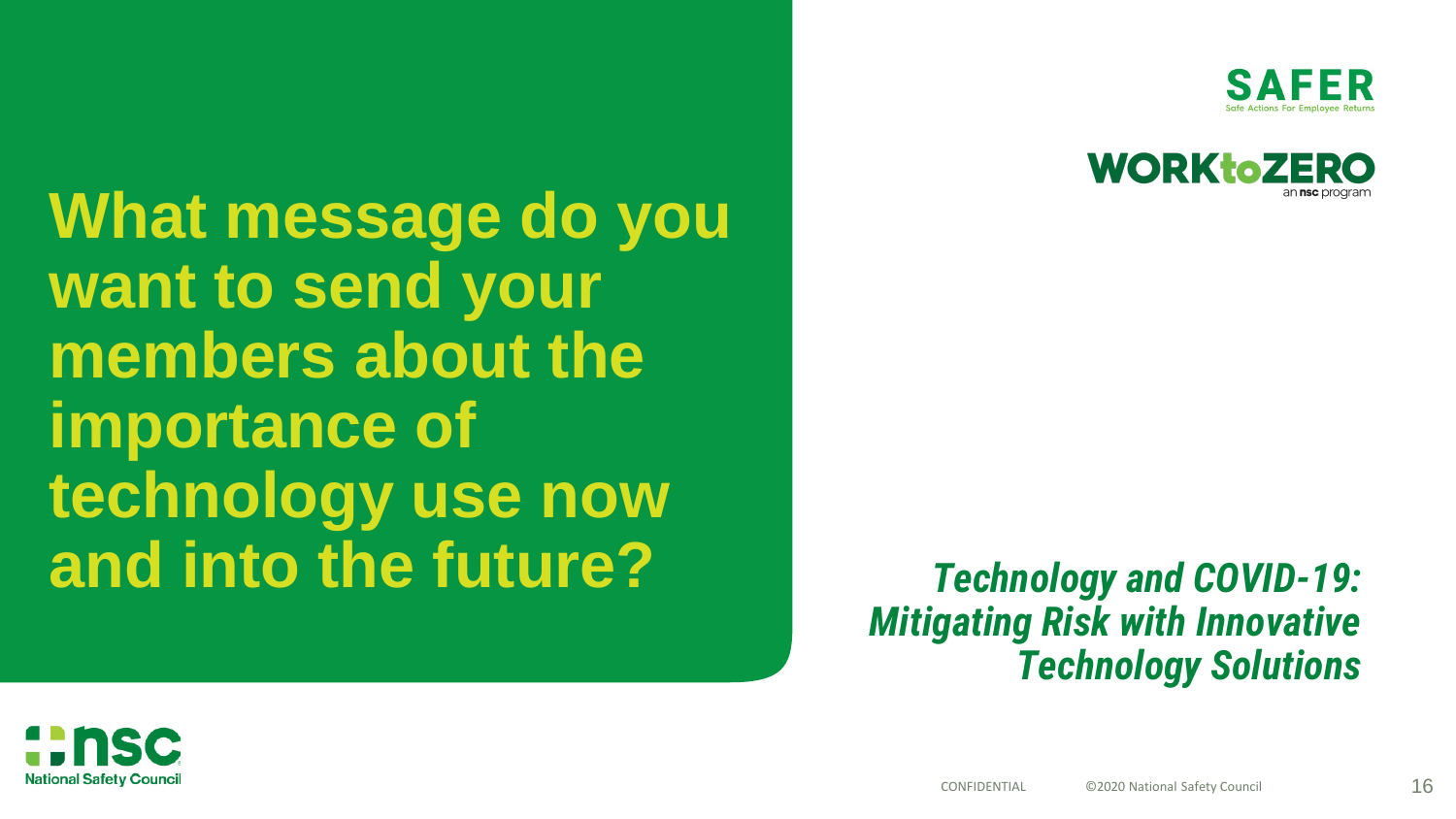

**National Safety Council** 



#### *Technology and COVID-19: Mitigating Risk with Innovative Technology Solutions*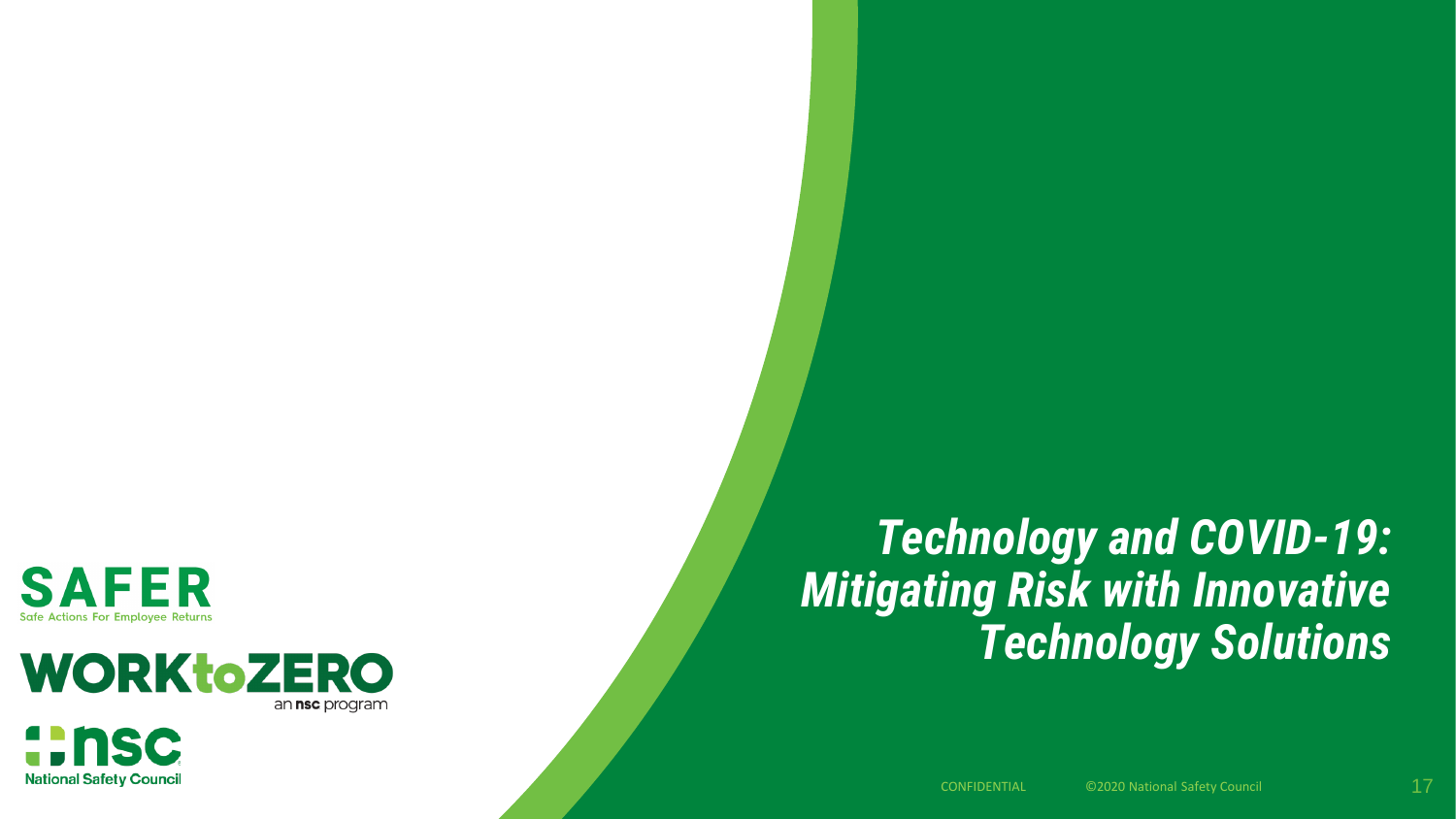## **COVID-19 and Technology Webinar Series**



#### **Mitigating Risk with Technology** Aug. 20



**Technology for Testing and Contact Tracing** Sept. 10



**Technology for Public Transportation** Aug. 27



**Digital health/telemedicine** Sept. 17



**Technology for Physical Distancing** Sept. 3



**Long Term Response to COVID-19** Sept. 24



**Safe Actions For Employee Returns**